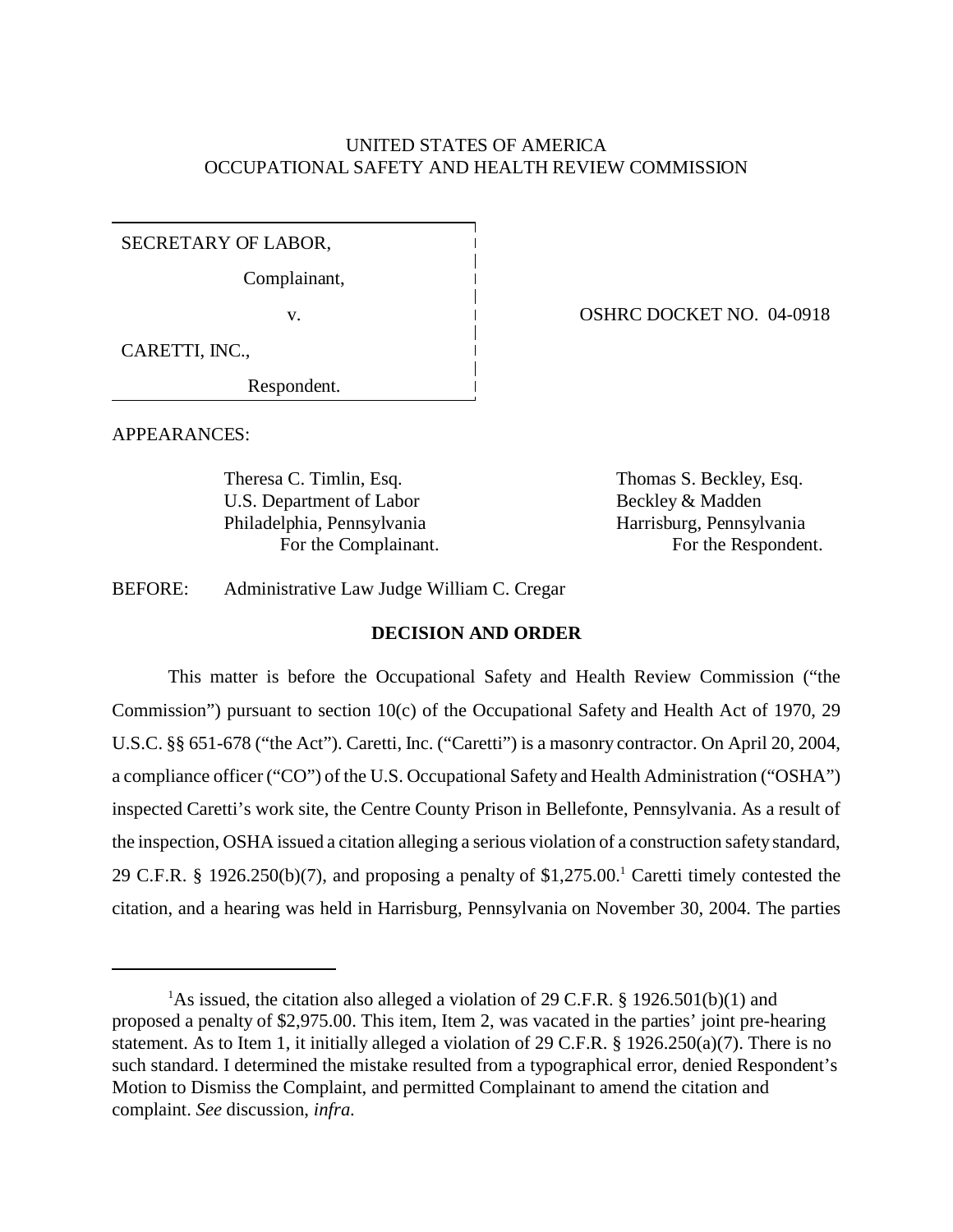submitted post-hearing briefs. No affected employees sought party status. For the reasons below, I dismiss the citation.

#### **Motion to Dismiss**

At the hearing, Respondent moved to dismiss Item 1 of the citation, which alleged a violation of 29 C.F.R. § 1926.250(a)(7). There is no such standard. At the hearing, I denied Respondent's motion to dismiss the citation and complaint and granted the Secretary's motion to amend to charge a violation of the standard found at 29 C.F.R. § 1926.250(b)(7). Respondent has renewed its motion. For the following reasons, I affirm the rulings I made at the hearing.

Rule 15(a) of the Federal Rules of Civil Procedure allows amendments to pleadings by leave of court, as follows: "...leave shall be freely given when justice so requires."2 The Commission has permitted amendments to citations and complaints where the amendment merely changes the citation 1) to reflect the true situation; and 2) the amendment does not prejudice the employer by changing the factual bases for the citation. *Secretary v. Arco Chemical Co.*, 921 F.2d 484, 488 (3<sup>rd</sup> Cir. 1990); *Morrison-Knudsen Co./Yonkers Contracting Co., A Joint Venture*, 16 BNA OSHC 1105, 1112-14 (No. 88-572, 1993).

First, the underlying factual basis for the citation is unchanged by the amendment. The citation reads as follows: "When masonry blocks were stacked higher than 6 feet, the stack was not tapered back one-half block per tier above 6-foot level: (a) South side of Centre County Prison, 700 Rishel Hill Road, Bellefonte, Pennsylvania - Eight inch concrete blocks were not properly stacked to 11 feet 6 inches, on or about April 20, 2004." The standard describing this situation is found at 29 C.F.R. § 1926.250(b)(7). It provides: "When masonry blocks are stacked higher than 6 feet, the stack shall be tapered back one-half bock per tier above the 6-foot level." The similarity of the language in the citation and the correct standard establish that the citation contained a typographical error. Accordingly, the amendment merely changes the citation to reflect the correct applicable standard.

<sup>&</sup>lt;sup>2</sup>The Federal Rules of Civil Procedure are applicable to Commission proceedings pursuant to 29 C.F.R. § 2200.2(b).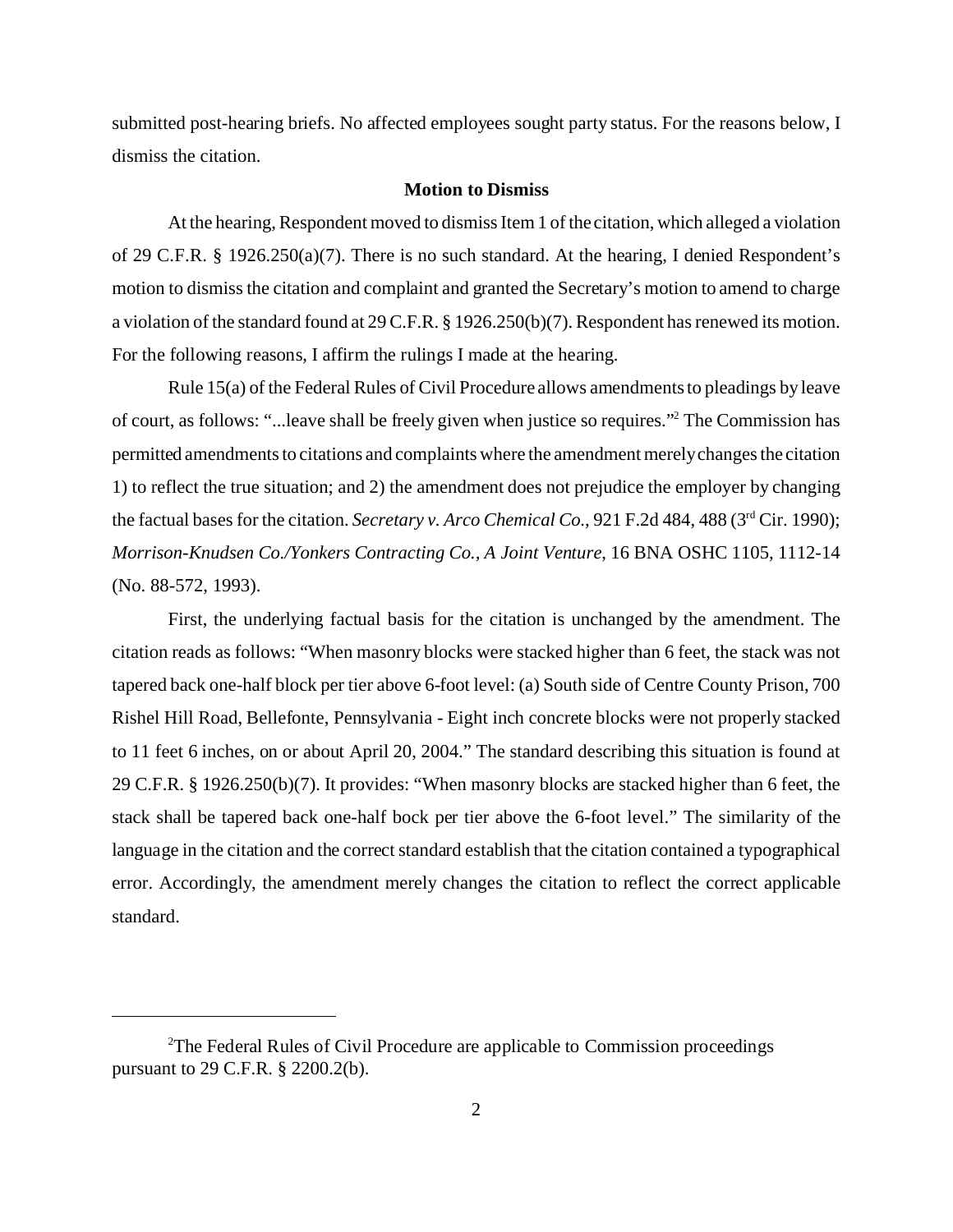Second, Counsel for Respondent admitted that Respondent had notice of what violation it was charged with, despite the incorrect citation. (Tr. 9). Accordingly, I conclude that Respondent suffered no prejudice as a result of the typographical error.

#### **Jurisdiction**

Respondent is a masonry contractor with its principal place of business in Camp Hill, Pennsylvania. (Tr. 64). At all relevant times herein, Respondent engaged in interstate commerce. I conclude that Respondent is an employer within the meaning of section 3(5) of the Act and that the Commission has jurisdiction over the parties and the subject matter of this proceeding.

## **Statement of Facts**

In April 2004, Caretti was the masonry contractor on the Centre County Prison site ("site") located in Delfon, Centre County, Pennsylvania. It contracted with York Building Products ("York") to supply and deliver masonry blocks to the project. Respondent's foreman, Chris Spease, would call York to place an order and York would deliver the blocks to the project at night or very early in the morning prior to the arrival of Respondent's employees at the site. York normally delivered the blocks to Area "C" or "D" of the project and stacked the blocks itself. Caretti employees would use the blocks usually within four to five hours after delivery. (Tr. 71-72, 80-83).

On April 20, 2004, Thomas Neff, an OSHA CO, arrived at the site at approximately 9:00 a.m.He met with Mark Stone, a representative of the general contractor, R.H. Reynolds. After a brief opening conference, they conducted a walk-around inspection of the site. At 9:15 a.m., CO Neff observed a masonry block stacked above 6 feet that was not "tapered back." The block was located in Area A, where no one was working; Caretti's employees were working in Areas C and D. The stack in which the block had been placed was located 100 yards from the road leading from the employee parking lot to the job site and 30 to 40 yards from the employee parking lot itself. Mr. Stone called Mr. Spease, who at that time was working in Respondent's trailer. The stack could not be observed from the Caretti trailer or from Areas C and D. After leaving the trailer to meet CO Neff and Mr. Stone, Mr. Spease ordered Caretti employees to remove the block. The employees, using a forklift, removed the block 15 to 20 minutes later. (Tr. 5, 20-24, 29, 89-90, 93-96; Exhs. G-1, R-1).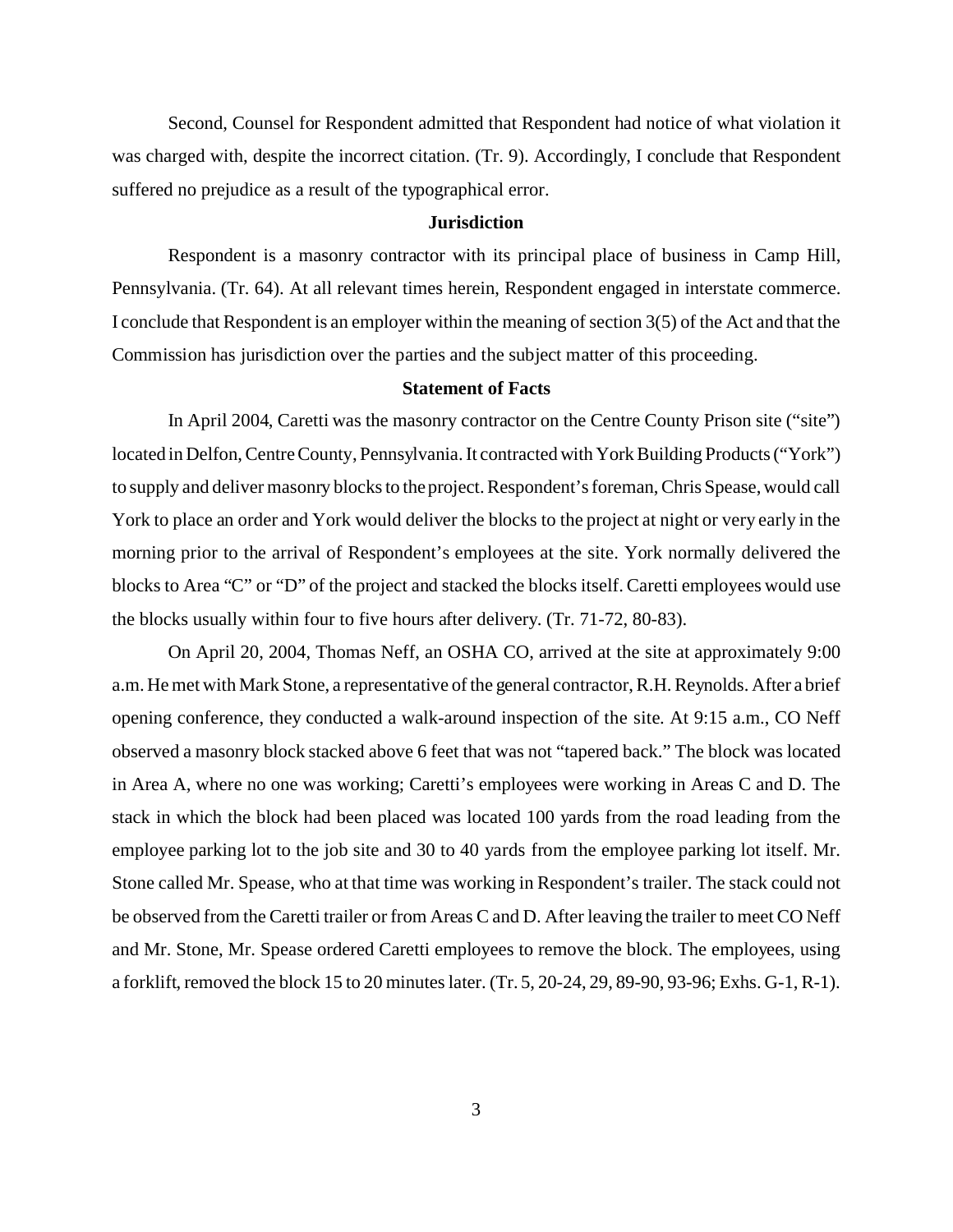CO Neff measured the block with a 25-foot pocket tape measure and found it to be 11 feet high. Mr. Spease admitted that the block was stacked about 12 feet high. CO Neff also made a videotape of the block. (Tr. 27; Exh. G-1).

#### **Discussion**

The cited standard, 29 C.F.R. § 1926.250 (b)(7), provides as follows:

When masonry blocks are stacked higher than 6 feet, the stack shall be tapered back one-half per tier above the 6-foot level.

To establish a violation of a standard, the Secretary must show by a preponderance of evidence that: 1) the cited standard applies; 2) the standard was not met; 3) employees had access to the violative condition; and 4) the employer had actual knowledge of the violative condition or could have known of the violative condition with the exercise of due diligence. *Astra Pharmaceutical Prod.,* 9 BNA OSHC 2126, 2129 (No. 78-6247, 1981), *aff'd in part, remanded in part*, 681 F.2d 69 (1<sup>st</sup> Cir. 1982).

The Secretary has demonstrated that the cited standard applies to the cited block, in that it was stacked higher than 6 feet and was not tapered back as required. That the standard was not met is demonstrated by the testimony of CO Neff, the admission by Mr. Spease, and the videotape of the stacked block.

However, Complainant has not demonstrated that Caretti employees had access to the violative condition. Under the circumstances of this case, Complainant must demonstrate that it was "reasonably predictable" that Caretti employees would have been within the "zone of danger." *See Gilles and Cotting , Inc*., 3 BNA OSHC 2002, 2003 (No. 504, 1976). Work had been completed in Area A, and there is no evidence that any Caretti employee worked in that area, took a break in that area, or used it for ingress and egress.3

In addition, the Secretary has failed to demonstrate actual or constructive knowledge of the violation. The normal practice was for Caretti employees, within four five hours of the delivery of a stack of blocks, to remove the blocks from the stack by using a forklift truck and to then place them

<sup>&</sup>lt;sup>3</sup>Complainant asserts that three Caretti employees were exposed to the hazard, that is, Chris Spease, Rick Gaisior, and Ron Hoover. However, the record, including the videotape, fails to demonstrate that any of these three individuals was actually near the stack when the inspection occurred. (Tr. 24, 28, 33, 97-98; Exh. G-1).